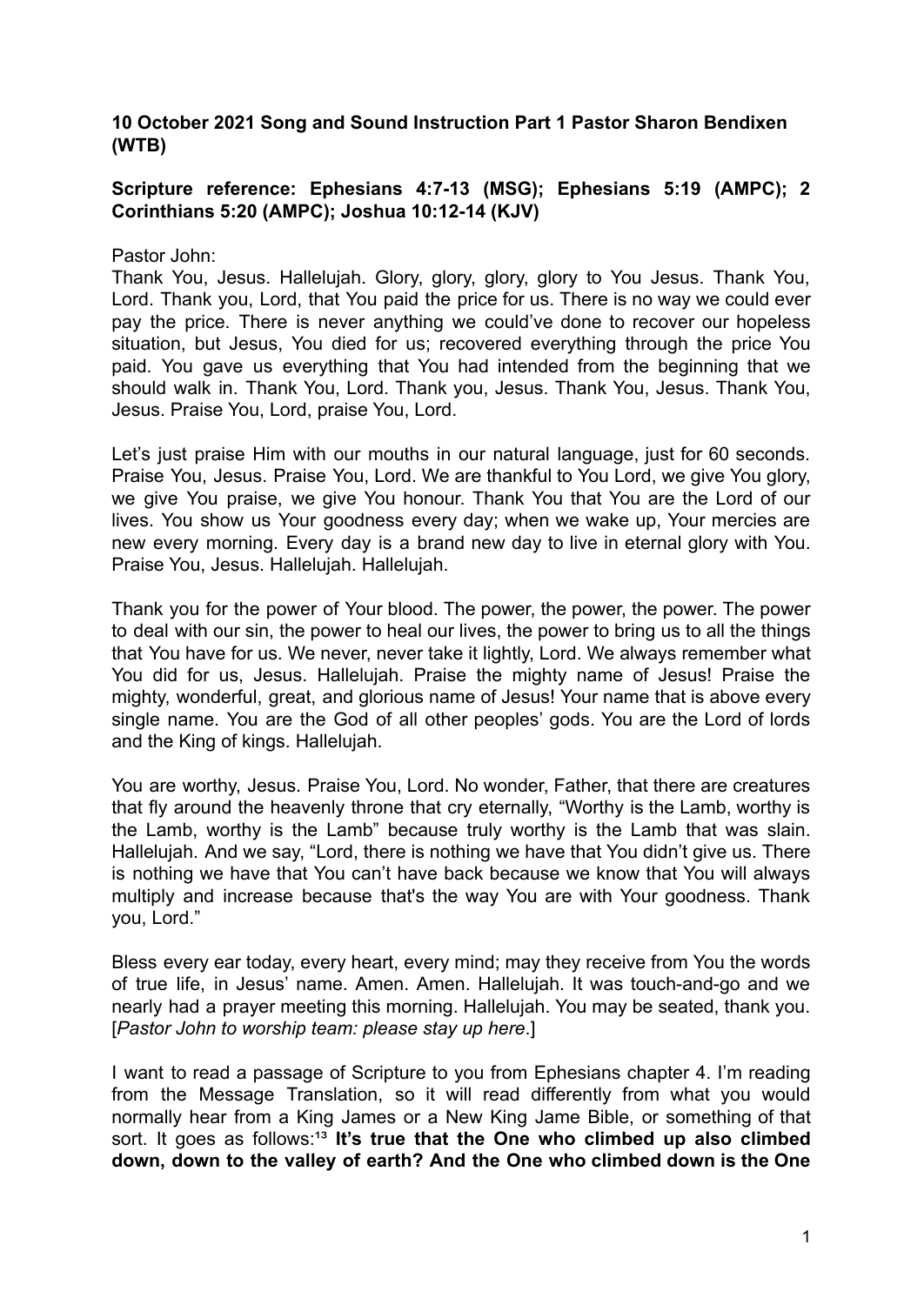**who climbed back up,** in your version of the Bible, the Amplified, or whatever, it would be ascending and descending; **up to highest heaven. He handed out gifts above and below, filled heaven with his gifts.** He filled heaven with His gifts.

**He handed out gifts above and below, filled heaven with his gifts, filled earth with his gifts. He handed out gifts of apostle, prophet, evangelist, and pastor-teacher to train Christ's followers in skilled servant work, working within Christ's body, the church, until we're all moving rhythmically and easily with each other, efficient and graceful in response to God's Son, fully mature adults, fully developed within and without, fully alive like Christ. (Ephesians 4:7-13 MSG)**

So, God has given gifts to the church, and I believe every church should have more than one gift that is functioning in the church. Predominantly you will normally have a gift that is a teacher-pastor and perhaps might have an apostolic call on his life; that is something that God determines, not man. Most ministries will either have a pastor-teacher and/or an evangelist. There are few ministries that are run just under the prophetic, although there have risen some like those in the world.

We have a five-fold minister in our church, that is co-worker with me. Pastor Sharon has the leading of the Spirit, and she has the gifting of the Spirit to be a teacher and an apostle. So, she's going to come, and minister to you this morning, and I want to lead you to Ephesians 5, when it says this: ⁵ **Speak out to one another in psalms and hymns and spiritual songs, offering praise with voices [and instruments] and making melody with all your heart to the Lord. (Ephesians 5:19 AMPC)**

Pastor Sharon has a mandate that is on her right now to speak about S*ound and Song.* About what music, *Sound and Song* of the impact of it, and what it's doing for us in our ministry and what it's doing into the church.

So, she's going to preach this Sunday and next Sunday, and if the Lord requires it to go further, that will also be the case. For many, many, many years, the Lord allowed me to see her gift, and I recognised the ministry of a Psalmist upon her. In the time of God, she stepped up to that mantle, and now that mantle is upon her, and she's operating in it, and praise God, she's going to minister from that.

Some of you, I'm encouraging you and I'm asking you to allow the Holy Spirit to speak to you, because what is said from the scripture, what is said from the Word of God about music, and about how you can use music and do all of that, is a very powerful teaching. I fully expect that because of the gifting that she has—it will dynamically alter the way we are doing *Sound and Song*. It's already been altered quite dramatically over the last 2 years, or 3 years or so, but it's going to escalate now. It's going to go even stronger and further. Hallelujah. [*To Pastor Sharon*] With your anointing, Pastor Sharon, come and minister the Word to us.

### Pastor Sharon:

Hallelujah, glory to God. Hallelujah. Hallelujah. Can we stand again, please? In the presence of the Lord. Hallelujah, Hallelujah, Hallelujah. [*Pastor Sharon singing*] He's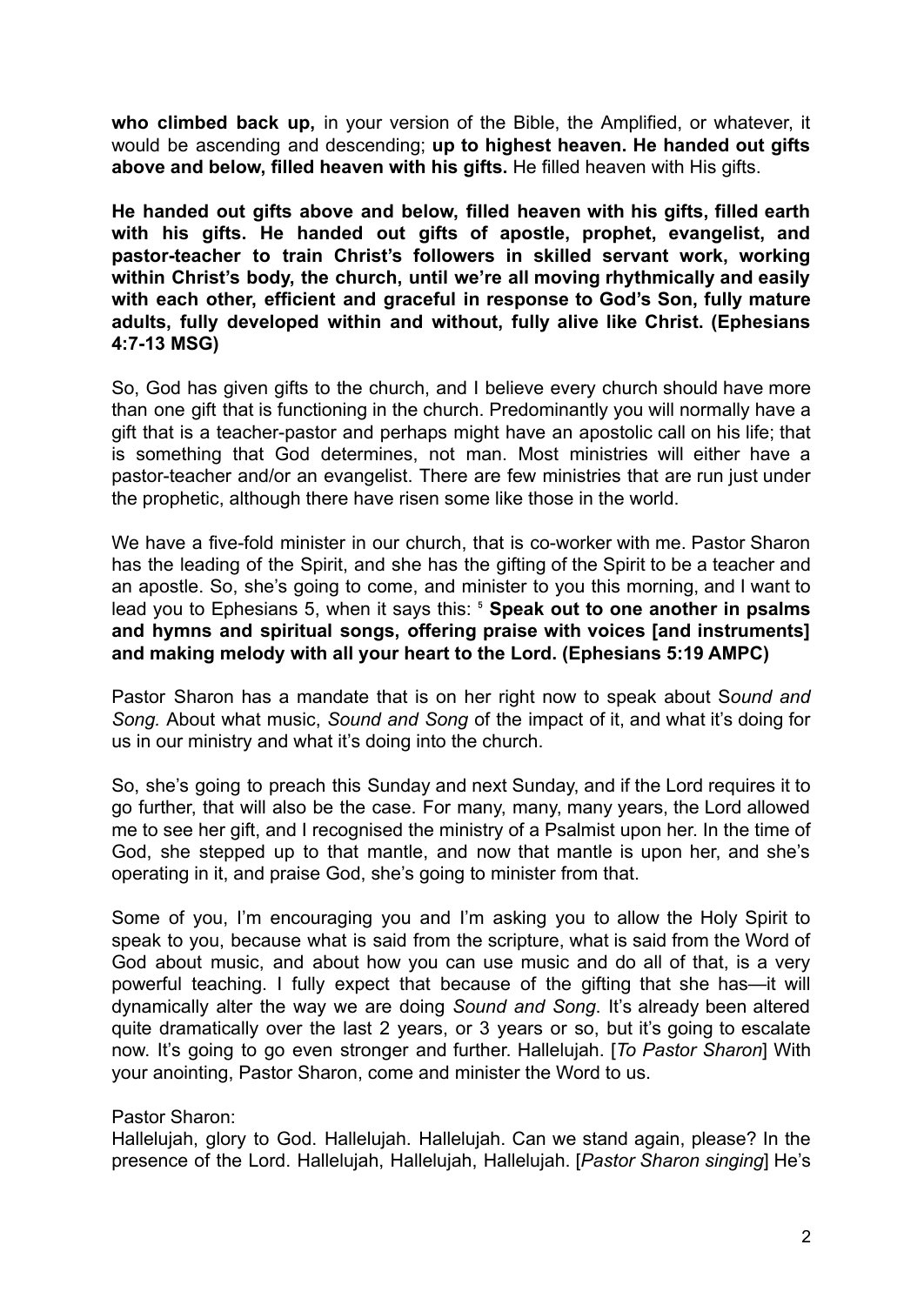mighty to save. He's mighty to save. He's mighty to save. He's mighty to save. He's mighty to save. He is mighty, He is mighty, He's mighty to save. He's mighty, He's mighty, He's mighty to save. He's mighty to save right now, here in this place, such grace. He's mighty to save you, right now. He's mighty to save, His Spirit is here. His spirit is here. His spirit is near. He's mighty to save. He is mighty to save.

His Spirit is here. His Spirit is new. Right here, right now. Right here, right now. He's reaching out to you. He is knocking at the door of your heart. He's knocking. He's knocking. He's knocking at the door of your heart. If you don't know Him, if you don't know Him, He will show Himself to you today.

If you don't know Him. You've never, never known Him. He's here right now. He invites you now, with His glorious power, to come to Him, to come to Him. He's knocking, knocking, knocking, knocking at the door of your heart. He's doing His part. Now, He says, "Come." He says, "Come." His presence is here and His power is here. If you don't know Jesus, You've never been born again. You've never been born again. You've never said, "Oh, Jesus come into my heart. Jesus, I believe you paid the price I couldn't pay. You paid the price that I couldn't pay. I receive You today."

He's inviting you. He's inviting you to come. Come to the altar. Come to His altar now. Come. He's knocking. He's knocking, come. If you don't know Jesus, you've never known Him. He doesn't live in your heart. You've never asked Him. He says, "Come now." He's waiting. He's waiting. He knew this day would come, you'd become His son. He's waiting, don't put it off. Don't put it off, precious one. Don't put it off. Just come. Come to Him. Just step out of where you are standing and come. Come to Him.

You've never been born again. He is calling you. Calling you. Calling you. Calling you. Come, come. You may have known Him at one time. You walked away. Oh, you walked away. You walked away. You can come back today. Come. This is for someone. Definitely for someone. Come, come. You know Jesus died for you publicly. He hung on the cross, publicly for all to see. You can come publicly today, to come back to Him and to receive Him. Glory to God. He's knocking, He is pounding in your heart. We're just gonna wait a little bit longer. Just gonna wait a little bit longer. Come. He invites you today. Jesus. Jesus. Glory. You're coming to Him today.

Yes, He knew this day would come. He knew this day would come. Yes. Yes. He knew this day would come. And heaven rejoices, the angels are rejoicing. He knew this day would come, that into His arms you'd run. Hallelujah! Yes, Lord! Yes, Lord! Yes, Lord! Glory! Hallelujah! "Nathan, stay here with him. Stay here. Put your arm around him." Praise you, Jesus. Yes, Lord! Yes, Lord! Yes, yes, yes, yes. We are going right down now. We're going right down now. Thank you. Thank you music ministry.

Oh, oh, what is your name? Pardon. "Charlee." That's beautiful. Charlee, is this you coming back to Him? So, I'm gonna pray a prayer, and you can just follow me, but you say it to the Lord. You can close your eyes. Just you and Him. Say, "Father, You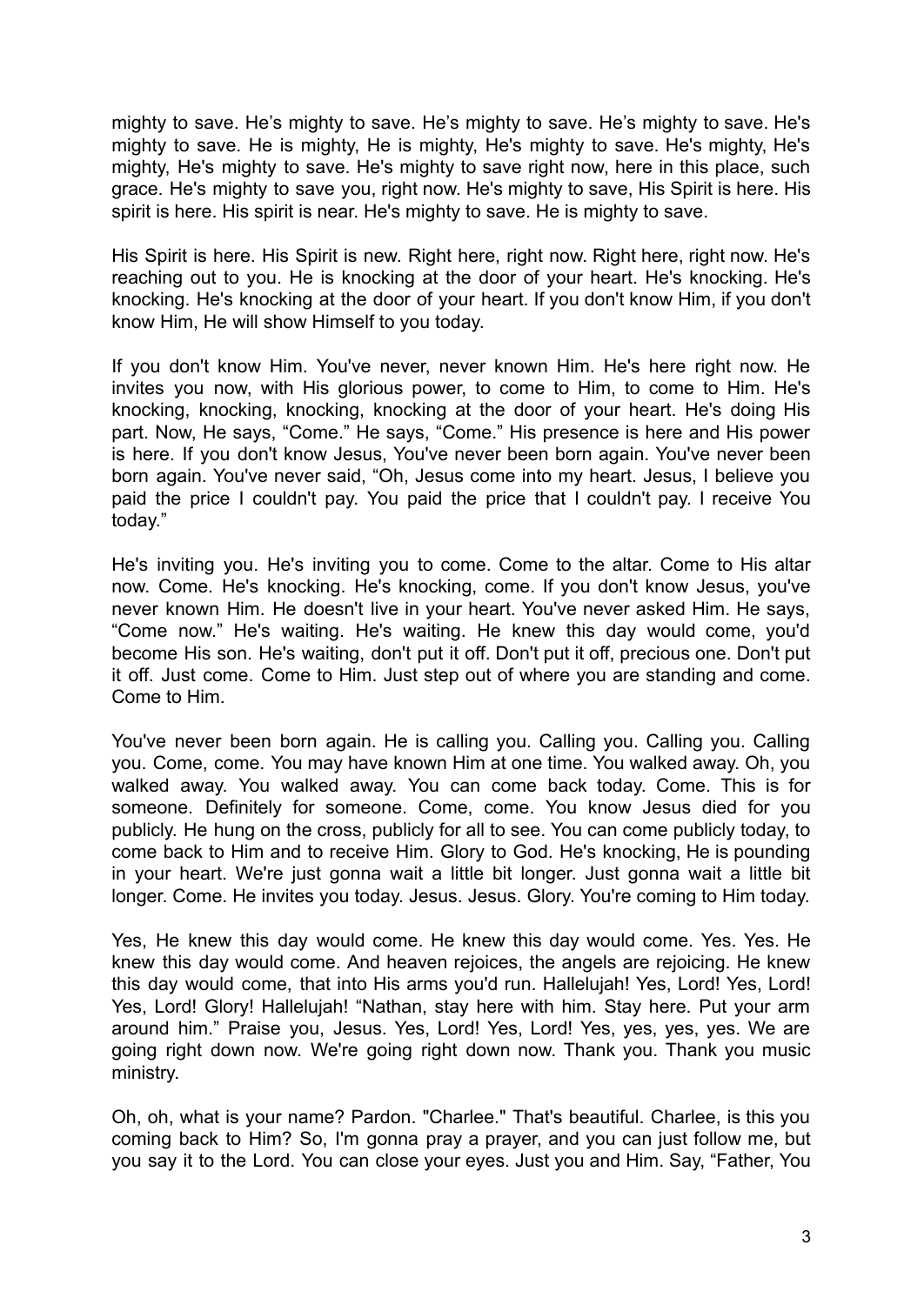are my Father. Jesus, You are my Lord. Today, I make a turnaround. I'm returning to You, with all my heart. With all heart. Thank You for calling me today. I'm gonna love You now, more than I've ever loved You before. And I want to say to You today, Father, I do love You. My Jesus, I love You. Thank You Holy Spirit, that You live inside of me. You're going to help me to return fully to the Father. Hallelujah.

Now I'm going to pray for you Charlee, Charlee. [*Pastor Sharon praying]* Father, I pray, she is sealed in by the power of Your Word and the precious blood of Jesus surrounds her and protects her. Garrison's and guards her mind and her hearts in Christ Jesus. Thank you for the staying keeping power of the Blood. Thank You for the deep, deep cleansing flood. Thank You, Jesus. Thank You. In the name of Jesus, she's protected. Protected by the Word and the Blood. Hallelujah. You will never be the same. You will never be the same Charlee. This is your day today. Hallelujah. Just hug her, Christi. Praise the Lord.

What is your name? Mark. Hi Mark. I'm Sharon. It's wonderful to have you come today. Mark, are you coming back? Or did you get born again at one time? You know, when you get born again, you can't get unborn again. It's like a baby that gets born. When that child is born, it's your child. It can't, not ever be your child. So you are His child. If you've been born again, you know what that means. Right? You had that experience. You're coming back today. Oh, oh, Paul, Paul, is it Paul? Mark sorry, Matthew, Mark, Luke, John, Paul. Hallelujah. [*Pastor Sharon laughs*] Mark, it's wonderful, He knew this day would come and then you just needed a friend to come and help you. Hallelujah.

So, Mark, you want to just say this to the Father today. Just repeat after me. You can close your eyes if you want to or we can just do this like this. Say, "Father, today, I'm coming to You. I'm coming back home. I'm coming back into Your love. Father, I'm asking You now to help me with the many things that You know that I need help with. I'm asking You to help me. I thank You that You're hearing me today. You are answering this prayer. I want to just tell You this Father, I do love You and I'm going to love You more than I ever have before. Thank You for inviting me to come close to You today. I am staying right here, close to You. In Jesus name."

Wonderful Mark. I pray for you. I pray for Mark. Do you mind if I just lay my hands on you like this? I pray for Mark. Lord, I thank You that the Word and the Blood of Jesus surrounds him and protects him, his mind and his heart Lord in Christ Jesus. Lord, thank You, Father, for Your great and mighty Holy Spirit who lives within him. That's going to help him with everything now Father, Hallelujah. Hallelujah. You putting a ring on his fingers. Lord, You're clothing him, You're receiving him back, Father, You're receiving him back, Lord. Hallelujah, and we rejoice today. We celebrate today, Father, We celebrate today, Lord. Hallelujah. We celebrate Father, that this son has come home. This son has come home. Hallelujah.

You strengthen him with mighty power in the inner man by Your Holy Spirit Himself, indwelling his innermost being Lord. Thank you. Thank you. In Jesus name, in Jesus name, Mark. Glory to God. Thank you for coming, Jesus, the Father and the Holy Spirit. It's them. It's the Father and the Son and the Holy Spirit that orchestrated this today for you, Mark. All for you and Charlee too. Glory. Hallelujah.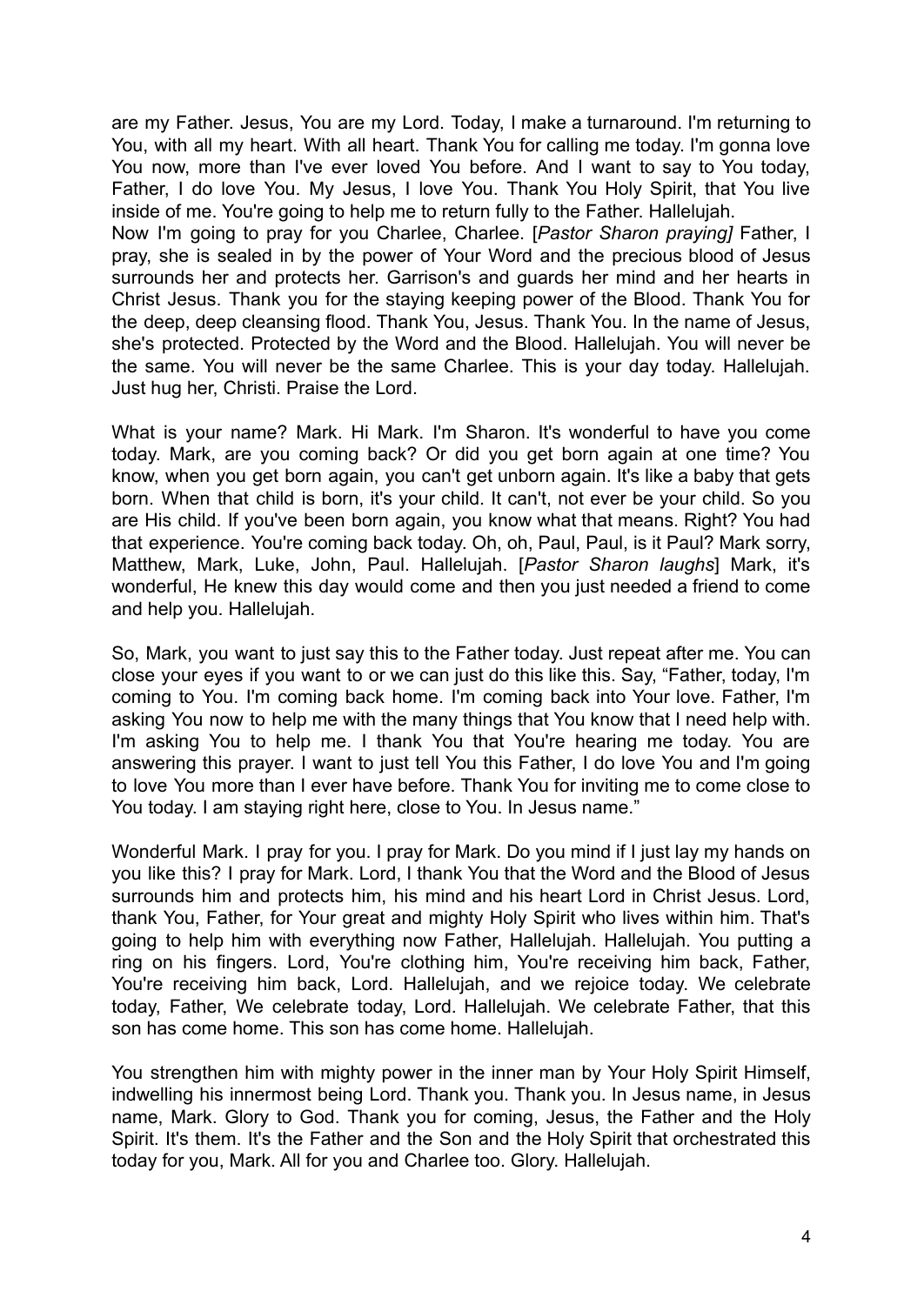Yes, sir. Hello. What is your name? Leon. I'm Sharon. Leon. Pleased to meet you, Leon. So Leon, are you coming back to God today? You're coming back. So you are born again. You did receive Jesus. Right, but you are coming back today? And what's happening to you, Leon? What's happening in your heart?

Leon: The Lord is knocking on my heart, and I want to open the door to my Lord. I want to be saved in Jesus's name. Amen. Hallelujah.

Pastor Sharon: Hallelujah. He's knocking. It's amazing when He knocks like that. Nobody else can do that for you. Nobody else. It's like your heart just pounds like that. Hey? That's Him calling you today. Leon, He knew you were going to come today. He knew you were going to come today. He arranged all of this for you. All of it. He did.

So Leon, what do you want to say to Him? Do you want me to pray and you say after me again, like that? Oh, say, "Father, thank You for calling me today. To come back to You. I know You've never stopped loving me. I know I have always been Your child. But today I come back to You. I want to be close to You. I'm going to be close to You. Yes, I'm going to stay close to You because the Holy Spirit's going to help me because He lives in me. I celebrate today, Father, that You would arrange something like this for me. I know it's You. I know, it's You. Take me, Lord. Take my life and let it be filled with beautiful things for You. Yes, Lord." Oh, Hallelujah.

Now I'm going to pray for you Leon. Father, I pray for Your child. I pray for Your child. Here he is Your son, Lord, You have knocked on the door of his heart and You have called him today. I declare the same thing that the Word of God and the blood of Jesus and the angels of God, surround him, surround him and protect him. His heart and his mind Lord and thank You great and mighty Holy Spirit who lives within Leon, thank You that You are mighty power at work within him. You are a mighty power at work within Leon Lord, and it will be today and it will be this afternoon and it will be tonight and it'll be tomorrow and it will be the next day and the next day Lord, Hallelujah. Hallelujah Lord. Thank You, Father. Thank You, Father. Thank You, Father. Thank You, Lord, filled with Your Spirit today Father. He is filled with Your Spirit today. In Jesus' mighty name. Glory. Oh, Bless you, Leon. God bless you. This is a good church for you to come to, for you to grow, for you to grow and if you know somebody here or not. I mean, we will help you grow. We'll help you stay close to Him. We'll help you, we know how to help you. Wonderful. Christi, you'll see to him afterwards.

Praise the Lord. Doesn't it pay to obey Him? It pays to obey Him. Glory to God. Oh, we thank You for Charlee and Mark and Leon. Today Lord, they came back to You, Lord. The prodigal came back to You Lord. Hallelujah. Yes, Lord, we celebrate, we celebrate Father. Oh, praises to Your name. Praises to Your name. Hallelujah. Hallelujah. Hallelujah, yes we celebrate their lives. We celebrate their lives, Lord. Glory. Glory. Glory.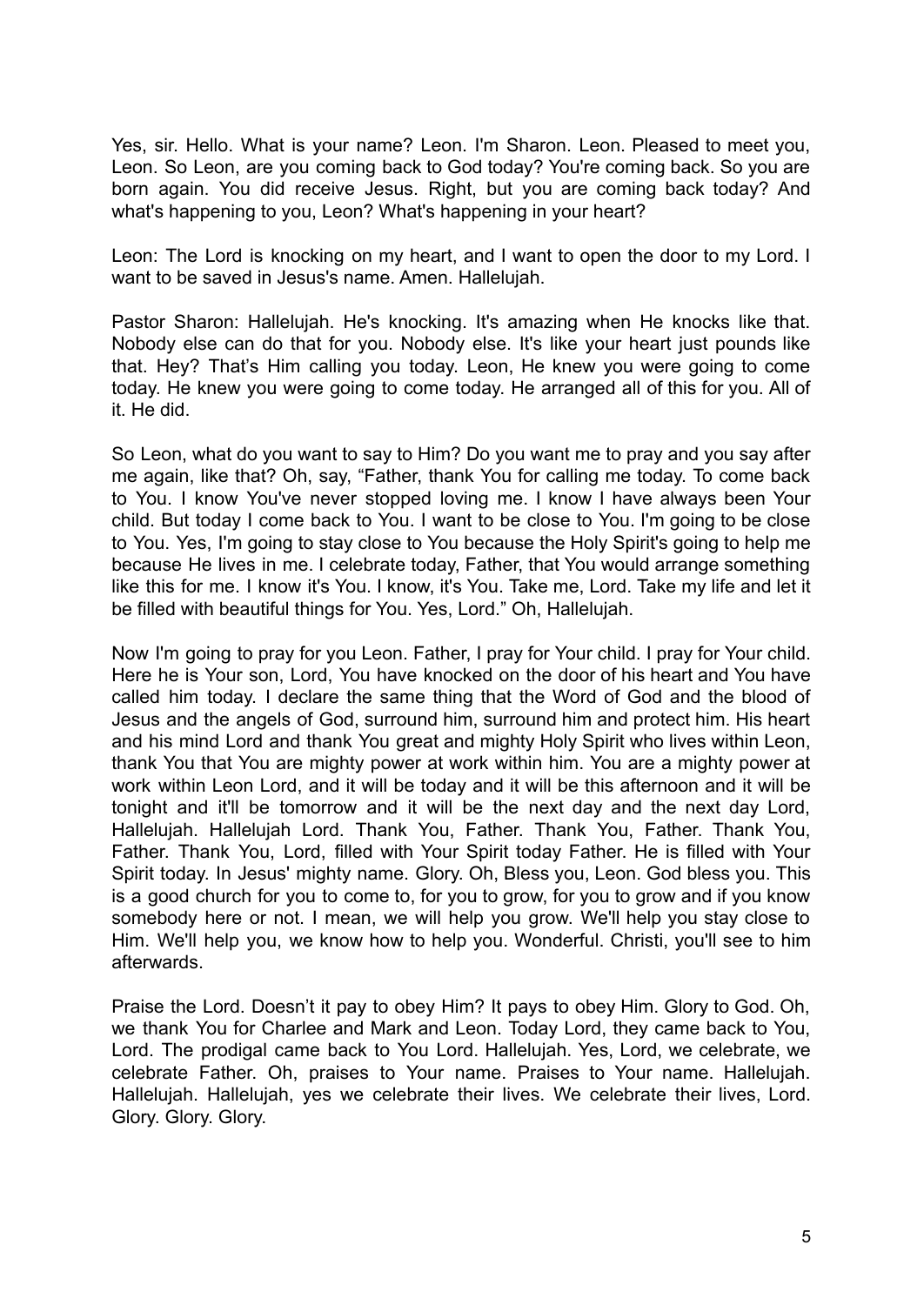Okay. That's it. That's it. He's well pleased. He's done with that. We're going to move on now. We are switching gears here now. Thank you music ministry, precious ones to God serving Him like this every Sunday. Thank you. Thank you. Thank you. Thank you. Thank you. Hallelujah. You may be seated.

Good morning, everybody. What a day. What a way to start the day. Glory to God. Oh, yes, yes, yes. So, the title of my message today is, *Song and Sound Instruction 1*, song and sound or sound and Song, *Song and Sound Instruction 1*. Right. I received this from the Lord a few weeks ago and the Lord just said to me, in the morning to,—let me just find it here now. I want to thank the Lord for this privilege of being able to minister with Him and for Him. He said this to me, let me just find it, here we go.

On Wednesday, the 22nd of September, *Prepare My people for the reception of these songs, these sounds, now. Before it's released, give instruction and bring all the recent fresh new things about sound and song that I've given you as well.* So, I mentioned it to Pastor John and then Pastor John, who is the leader in this ministry, he knows the timings of God for everything. And so, this week he said to me, "Sharon, this is the time for you to bring it" and then as I've been preparing, I just had a look and I saw that there is so much and so I was a little bit keyed, K-E-Y-E-D, you know what that means? I was a little bit, wound up, you know, and I was preparing and preparing and preparing.

I came upstairs, and Pastor John said to me, "Sharon if you're not done in two Sundays and the Lord wants you to carry on…" And that immediately just put me at ease. It put me at ease because I'm very aware that these instructions that are coming now, from the Father, from the Son by the Holy Spirit to us, His church at this time, is going to bring about tremendous change in all of us. Glory to God. So, that is why I'm here this morning. Thank you, Pastor John, for introducing me, because it gives me a great confidence that I'm covered. My head is covered. Glory to God.

Because Pastor John is under the Lord, Jesus Christ, as the messenger of this church, the first messenger of this church. So, I'm going to go straight to Pastor John's message, I'm going to use it as a springboard of what he said on *Blow Your Mind with Truth and Nothing but the Truth*. He said this; *Things are changing. It's a God-ordained timetable. Right, things are changing. I'm not accepting anything for granted, that anything that was before must be going forward. I don't accept that we have to have services, assemblies, as we used to. Whatever that looked like before, that it has to look like that going forward. I'm completely focused.*

This is Pastor John, *I'm completely focused on finding out what the will of God is and flowing with what the will of God is for now because everything has changed.* There's been a massive change and a shift in the Spirit. Where does a massive change and a shift happen? Can you show me where? Where does it happen? That's right. In hearts, in hearts, and it's continuing to happen. Right. *I'm completely focused on finding out what the will of God is and flowing with what the will of God is to actually have what might be God's different. I'm determined not to be the same.*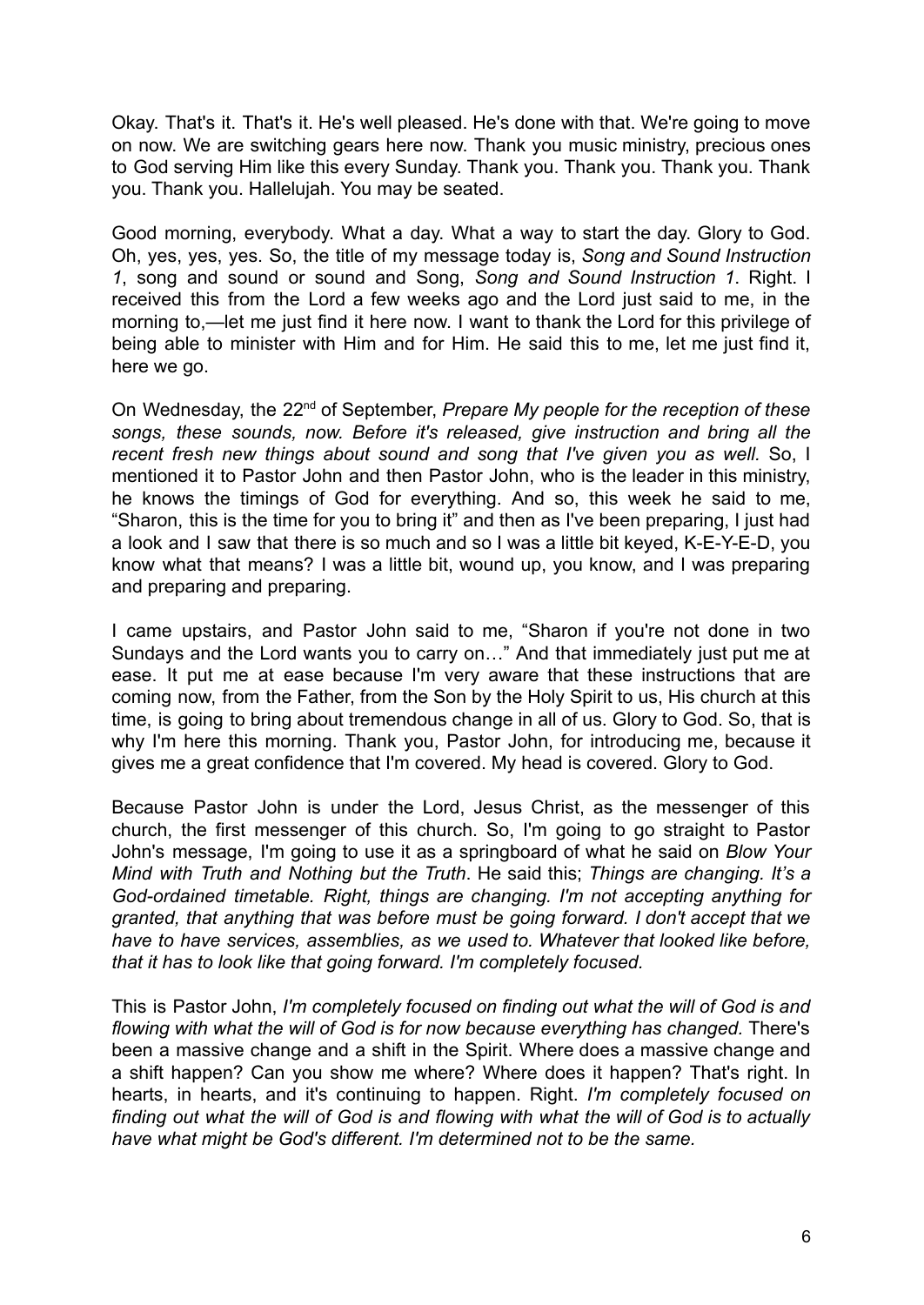*Something is certainly happening in our church. When I separated and began to pray for Brother Jerry in 2014, that became the main point where things really began to develop, things began to change in a much quicker way. So, we are aware that actually things have not slowed down for us as a church, things are speeding up for us. It's escalating, getting faster, there's more to be done, greater things to be done*. Right. So, this is what I wanted to read to you. *We are living in a moment that God has shifted our ministry,* I am reading from his message*, we are living in a moment that God has shifted our ministry and shifted our church dramatically. It will have to continue to move and change and become different, it will have to move and change and become different. Hallelujah. My message today is partly to prepare you for what's coming*.

So, we will have to become more different. See, we can't just use that expression to say, "Things? Which things, I'm looking for all the different things." Everything that's going to dramatically change is going to dramatically change in us. Glory to God.

So, that's what Pastor John has brought, these seven beautiful messages. When I was busy with everybody in the office, I showed them these seven beautiful messages that Pastor John had brought. *Blow Your Mind*. *Blow Your Mind, Terms and Conditions. Blow Your Minds, Get the Reward. Blow Your Minds with Love. Blow Your Minds with Joy. Blow Your Minds with Light and Blow Your Minds with the Truth.* Right? Seven beautiful messages.

I've got them all together in one file, and my eyes scan them and scan them. They scan them and scan them because these are not Pastor John's messages. They are from Jesus to me. They are from Jesus to me. Glory to God, hallelujah. They are from Jesus to me. Jesus comes here every Sunday. Jesus comes here every Sunday. Jesus comes to every prayer meeting. Jesus is at every prayer meeting. Jesus comes to this assembly every Sunday. Glory to God. Jesus is here today, right now with us. So that's what I wanted to share with you. Then Pastor John said, *I beg you,* he was under the inspiration of the Holy Spirit. He said, "*I want to beg you for His sake,"* because he read a scripture.

He read a scripture in 2 Corinthians 5:20 (AMPC). You don't have to put it up where it says, *so we beg you for His sake, to lay hold of the divine favor, now offered you, I want to beg you for His sake to lay hold of the divine favour. Now, now offered to you.* You let this change that God is doing and wanting to bring about in your heart and your life. You let it slip. It's not your now, next year. It will not, this will not be your now next year. This is what God is doing with us as a collective greatness as a people now, this is what the Spirit of God is saying to our assembly now. Hallelujah.

So, *what the scripture means is: there are ways that you and I have lived, they are not God's ways. They are not God's ways, they are not. They are not God's purposes, and they are not God's plans, and we have lived them. I beg you that this new thing that God is doing in our younger generation, that it, is now going to change everything, that there is a grace that is now upon us. There is a flow, there is a grace, there is an inheritance of the Holy Spirit, there is a promise of the Holy Spirit* that is here for us. It's time, it's time now for us to change, it's time for us to be brave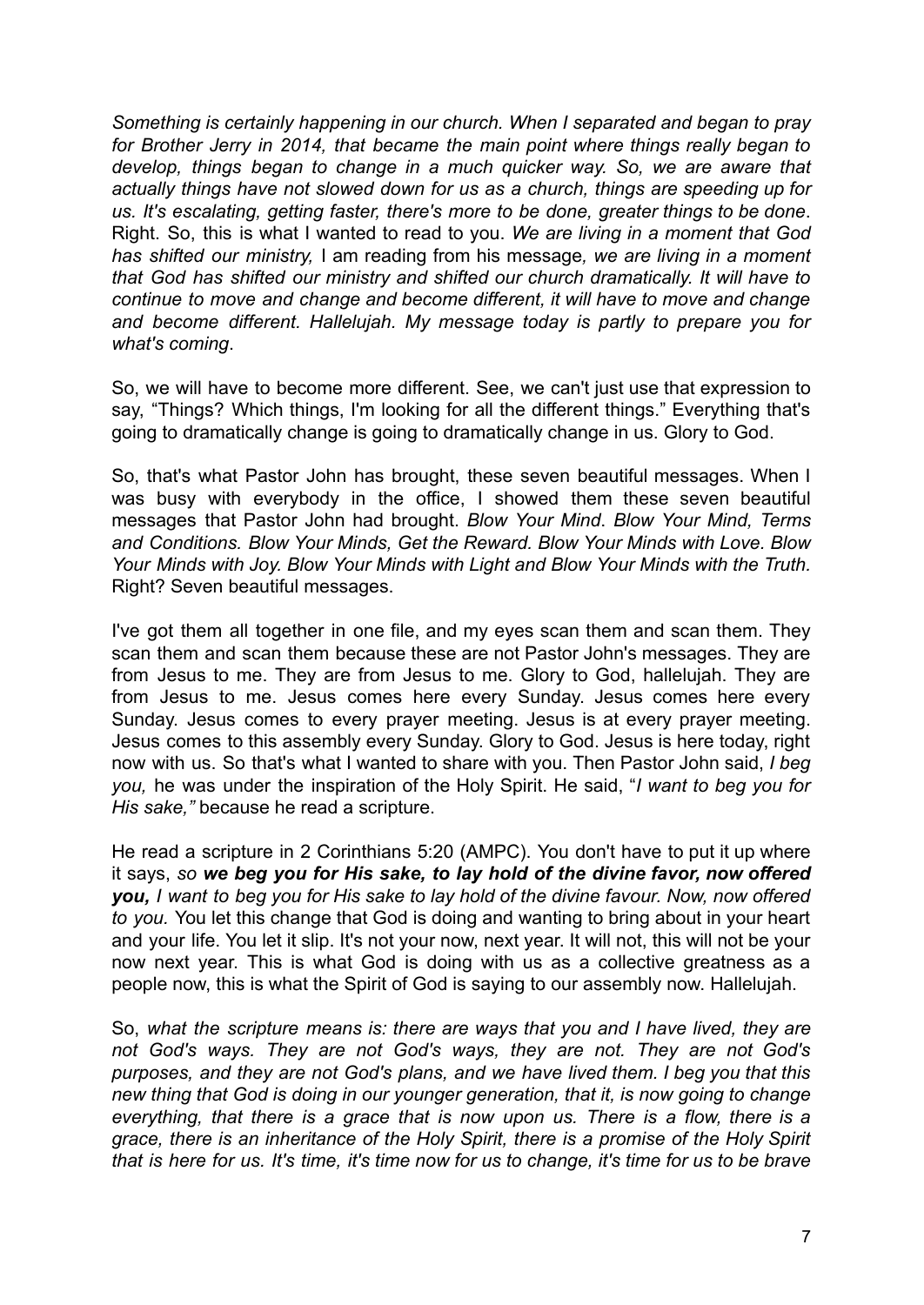*enough to be bold enough to be courageous enough, and to look and say, Joh, in the last 40, 50, 60 years. I may not actually have done the things that I should have done or may not have been able to according to my circumstances, there's no point in getting condemnation about it. Let's make the changes. Let's go forward with it. Let's give our hearts to God.*

Now, completely. *Time for us to lean on everything, He's paid the price for us. I say to you, as a coworker, don't let this moment pass you by as a coworker*, you are all co-labourers with Pastor John if God has called you. If God has called you here, He has called you for a purpose, for your birth, *for your life. Don't let this moment pass* you by. Don't let this grace that God is giving us that is coming to you, don't allow it to *have no effect on your life. This is a moment for you to let you impact, let it impact you.*

And of course, *Blow Up Your Mind With Light* was very powerful because Pastor John made a statement and he said this, he said, "God will speak to you about something and speak to you and speak to you and speak to you, and if you keep ignoring Him and you keep resisting Him and keep resisting Him, then the light that is in you actually becomes darkness." Why should God keep giving you light that you don't want to walk in? Light is revelation knowledge from His Word. Light is not some mystical thing that's going to light that is going to appear in your room and fly around your eyes. The light, the Bible says that the entrance of His words, which words? The words He's bringing to His churches, brings light, it brings enlightenment, it brings illumination, it brings revelation. Every message contains in it, revelation, instruction, recognition, direction, opportunity for self-correction, every message because every scripture that comes is God-breathed. Right?

Now I'm going to move right along. Glory, glory to God. Glory, glory to God. So today, I am starting because we are having sounds, we are having *Songs and Sounds* that are being released on Sunday, the  $24<sup>th</sup>$ . These are songs from heaven. These are sounds from heaven. These are God's songs, and they are God's sounds. He was the One that instructed Psalms to be sung in this church. He was the One that instructed Psalms to be sung in this church.

How much time do I still have left here, Pastor John? Good, well, then I'm going to go from the beginning, I'm not going to try and clip things, right.

So, in light of the fact that the Lord said that you are to be prepared, God wants you to be prepared for when these sounds and songs are released. He wants you to be ready to receive the effect and the impact and the influence of these songs and these sounds.

So, for the *Purpose of Integration of Ways, Strategic Intentions and Divine Productivity* and covenant, in *Music Ministry,* in this, His church, I am going to take you on my own personal journey with *Sound and Song* and *Song and Sound*. I'm going to take you on my own personal journey so that you can have recognition of things don't happen haphazardly in this church. Just because somebody feels like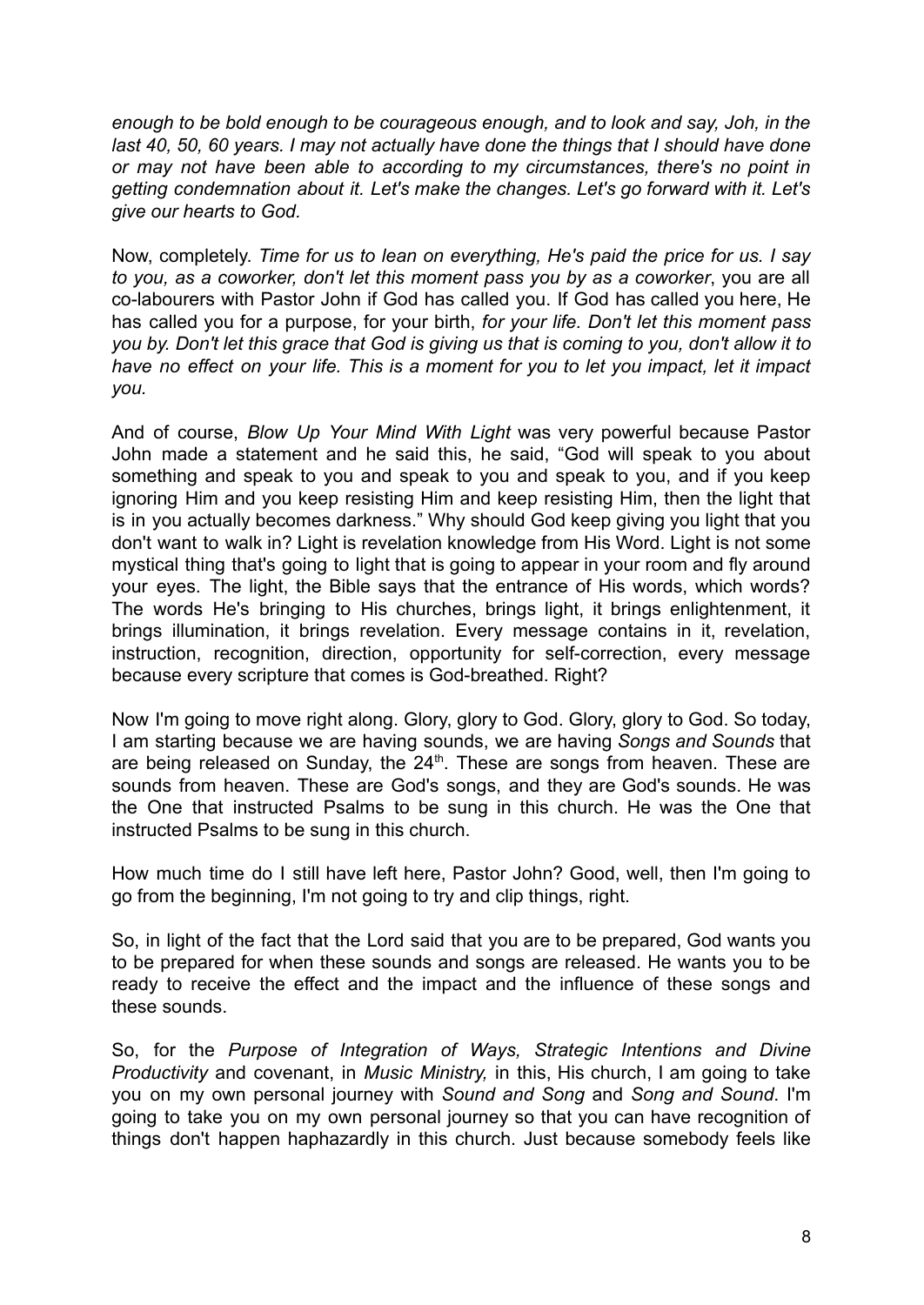doing something. It's God's preparations and it's God's plans and it's God's purposes.

So, I share my personal journey of *Sound and Song*. The Lord requires me to share it for His purposes. He requires it for it to speak into the spirit realm at this time, it speaks for His time and His new era. It will also activate the law of recognition in you. It will bring instruction and understanding to you so that you can prepare yourselves to receive the new songs and the new sounds in your spirits. Right?

My Song and Sound journey in the Lord. I was born again to a mother and a father that were pastors in the AFM. My mother and father used to sing, my mom used to play the piano, and my mom and dad used to sing what they used to call Rallies, Church Rallies, AFM. Now you would call them Conventions, but they would sing at the Rallies. I will travel with them in the car, and they would practice their singing in the car and then my mother started to teach me songs and she started to put me in front of the church as young as eight, nine, ten. I used to be so nervous, I remember wanting to just pass out at the front of the church. But she taught me the song, and she made me stand in front of the church to sing it. So, that's my background, right?

I was 24 in 1979 when I had a supernatural experience, I had a spiritual experience when the Lord came into my car, and I was listening to somebody singing. I was listening to somebody with a magnificent voice, singing a Christian song. I was in His presence, and I just said to the Lord, "Joh, Lord, I wish I could sing like that." Instantly, He said to me, "It's the song of the Spirit. It's the song from your spirit and of your spirit that I hear." It shifted me eternally.

So, that was my experience. It's the song from a heart devoted to Me that I hear. Right? From then on my own singing in the morning, in my private room to the Lord was just how it was with me in the Lord. In the morning, I would wake up to be with Him, and I would sing, and I would sing, and I would sing, and I would sing, and I would sing the church songs, where we were planted at the time that I just loved. I still sing some of them now because I sang them for years. I know them, you know, and I would sing and I would sing in the spirit, I would sing in the spirit. That's what one Corinthians 14 says, What shall I do, *I will sing in the spirit, and I will sing in my understanding.* So, that I did, I did from 24 years old, 25, 26, 27. My own singing in the morning, in my private room with the Lord, to the Lord. That was 1979.1981, I married Pastor John, and I'm still singing in the morning. And then 1998. Forward, fast forward 1998, 1981 to 1998, I'm still singing in the morning. I'm still singing in the morning. Hallelujah. Without an instrument. It's just me and the Lord still singing in the morning because that's the scripture Pastor John read this morning. Speaking to yourself in psalms and hymns and spiritual songs, singing and making melody in your heart to the Lord. Where? In the morning, in the afternoon, in the nighttime, just you with Him. Right?

So, I'm still singing in the morning at 43. In the year 2000, fast forward, He called us to start pasturing in Witbank. I had a loose involvement in Music Ministry at the time, it was the same pattern as any other assembly, whoever has some talent and music ability, come, come play, come play, come sing. You know, that's how it was. And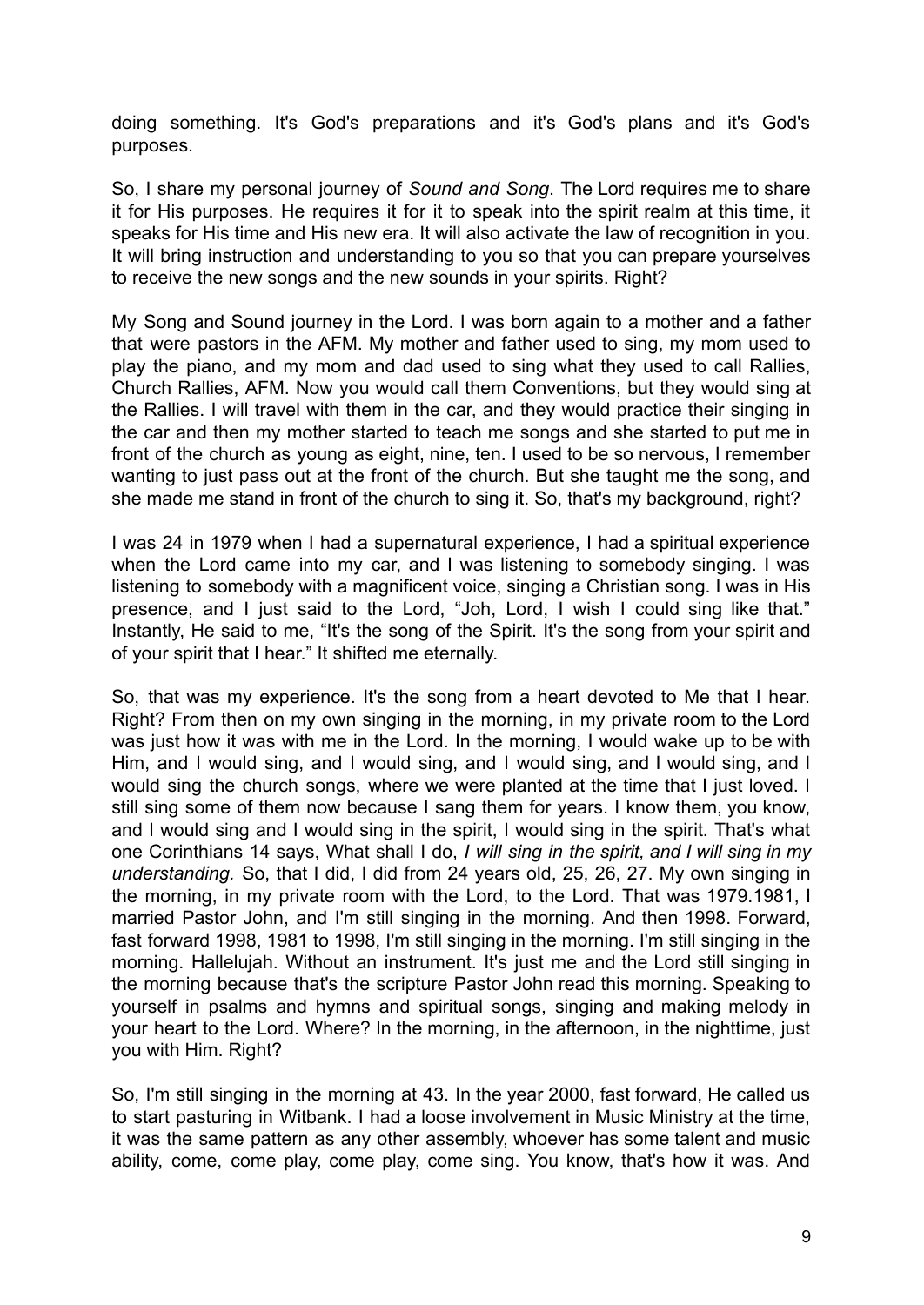2002 now I'm 45 and the church in Johannesburg commences. I then continue to have a loose involvement in the then Praise and Worship Group, what was called Praise and Worship Group. Okay? We don't have a Praise and Worship Group. We have *Sound and Song*, we have *Music Ministry of the Lord, Jesus Chris*t. Right? God gives us new words so that we can have a shift in our hearts, glory to God.

So, all the while I'm singing in the morning, all the while I'm singing in the morning, in 2011, I'm 54 and I have a massive music sound shift in me, this is just me and the Lord, massive music, a sound shift in my ear, in my whole being. It happened to me coming back from Prayer Mountain.—On the aeroplane with earphones in my ears while listening to music. I returned, unable, the only person that knew about that was my husband, I returned, unable to listen to any other Christian music for some time. 2015, so that was 2011. So, that's 54,55, 56 it's quite a few years, and I'm in this sound that He said, "Don't get out of this sound, I want you in the sound."

Little did I know He was preparing me, I had no idea. I'm just obeying Him. I had no idea that He was preparing me because He wanted a *Sound* and a *Song* to come and He wanted me free from all the popular sounds of the day. He wanted that out of me. He wanted another sound in me, I didn't know that I would come to be in this place with God where I am today. Here we go.

Then I knew, in 2015, now I'm 58, there's an about-turn and a new sound came to me supernaturally and I then received clear instruction from the Lord to listen only to this sound and shut all others out. Of course, I came to the assembly on a Sunday morning and enjoyed everything that was being sung. Right? Don't go off the wall with this now, right? I didn't go off the wall, but a sound, and I got a clear instruction from the Lord to listen only to this sound and shut all others out.

I obeyed even though I did not know where this was going. He was separating me from all popular sound of the time in His Church. I was following Him spiritually, instinctively. He was getting me ready for His new era—when He would speak clearly about the sounds and the songs that He wants in His Church.

Tuesday, 28th of March 2017, I'm praying, I'm singing, me and the Lord—it's my custom, it's my great love, it's my great privilege to fully access Him. I hear these words. This is 2017, I'm 63, *I'm holding you responsible for the spirituality of My Music Ministry.* Whoa! "I'm holding you, Sharon, responsible for the spirituality of My Music Ministry." He's calling it—My Music Ministry. "I'm holding you responsible, Sharon." I had no clue what that meant.

I mean, up until then I had a loose involvement, you know, and some of the things that I had learnt from my spiritual father where we were planted, Kenneth E. Hagin, he would talk about songs being full of unbelief. So I know that I was kind of in charge of the songs—that was my loose involvement. I would say, "We can't sing that song. It's full of unbelief. We're not going to sing that song, it's full of unbelief." Because you don't want to sing something to God that you don't want to say to Him. Singing is saying with melody.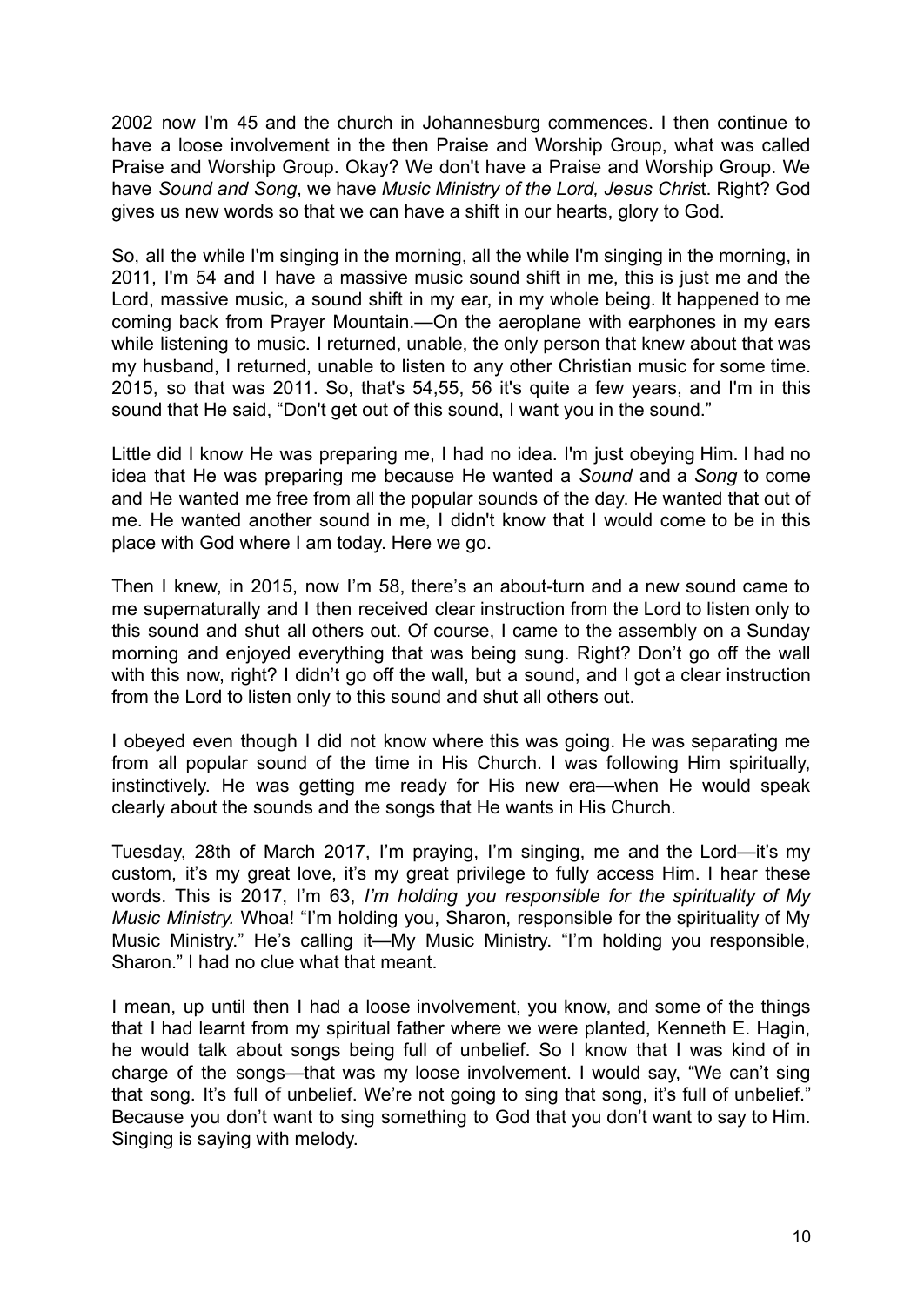*I'm holding you responsible for the spirituality of My Music Ministry. The songs, the words, it's your responsibility. Be more responsible.* So, I had received the instruction which I shared with our spiritual leader. I had absolutely no idea what would follow. I had no clue. It literally blew my mind.

Sunday the 4th of June 2017 in the Witbank church, Pastor John announces. I'm sitting there, he doesn't tell me what he's about to do. I'm sitting there. I just knew that I received an instruction from the Lord, if I leave it with Pastor John, the Lord will show him how that's got to pan out because that's God's order and that's God's pattern. I'm not looking for a platform. I'm looking to sing to Him in the morning, me and Him. Glory.

So, Sunday the 4th, 2017 in the Witbank church, Pastor John announces to the congregation and more importantly he announces to me, the release of what God is doing and saying, now. He says this; *My spiritual partner and co-leader in this ministry must be a witness because of the significance I must release out of my mouth. As of this morning, Sharon is operating in this; as Chief Psalmist of this ministry.*

I never went to him to say, "I'm chief psalmist of this ministry, Pastor John." I had never heard God call me that, but Pastor John, like he said this morning, he had recognised that in me, he'd been married to me, decades. Right?

He said this; *This is the way a psalmist operates: they're looking for a sound.* This is Sunday the 4th in Witbank, Pastor John, *the other way you can recognise the ministry of a psalmist is often they flow in a prophetic sense. They sing in their worship and they sing to God and they often sing out the ways of God and the will of God. You heard that this morning come out of her. This has been a conversation between us for years and years.*

Every now and again throughout the years, Pastor John would say to me, [*Pastor Sharon points*] "You have to be in that group. You have to be in music ministry." And, just the timing, hey, Pastor John? Just the timing. Just the timing for the new era. God's new era. God's new open door. Hallelujah. God is doing new things.

So, he said this; *This has been a conversation between us for years and years, but we recognised that as we were building the churches and as we were preaching in different places, that her teaching ministry was extremely valuable to the ministry. You will see that for a period of time she will be doing less formal teaching on a Sunday service. She is going to be more involved in establishing the Ministry of Psalmist in our ministry. Why is this so important? This is a part of our preparation for where God wants our whole church to go*—our whole Ecclesia to go.

*We want our Sound and Song*, at that time he was still saying praise and worship, but I kind of blacked it out. *We want our Sound and Song to go to a higher level than we were even at before. I know that we were being led by the Holy Spirit in prayer. It was a unanimous agreement, we both immediately understood it to be the will of the*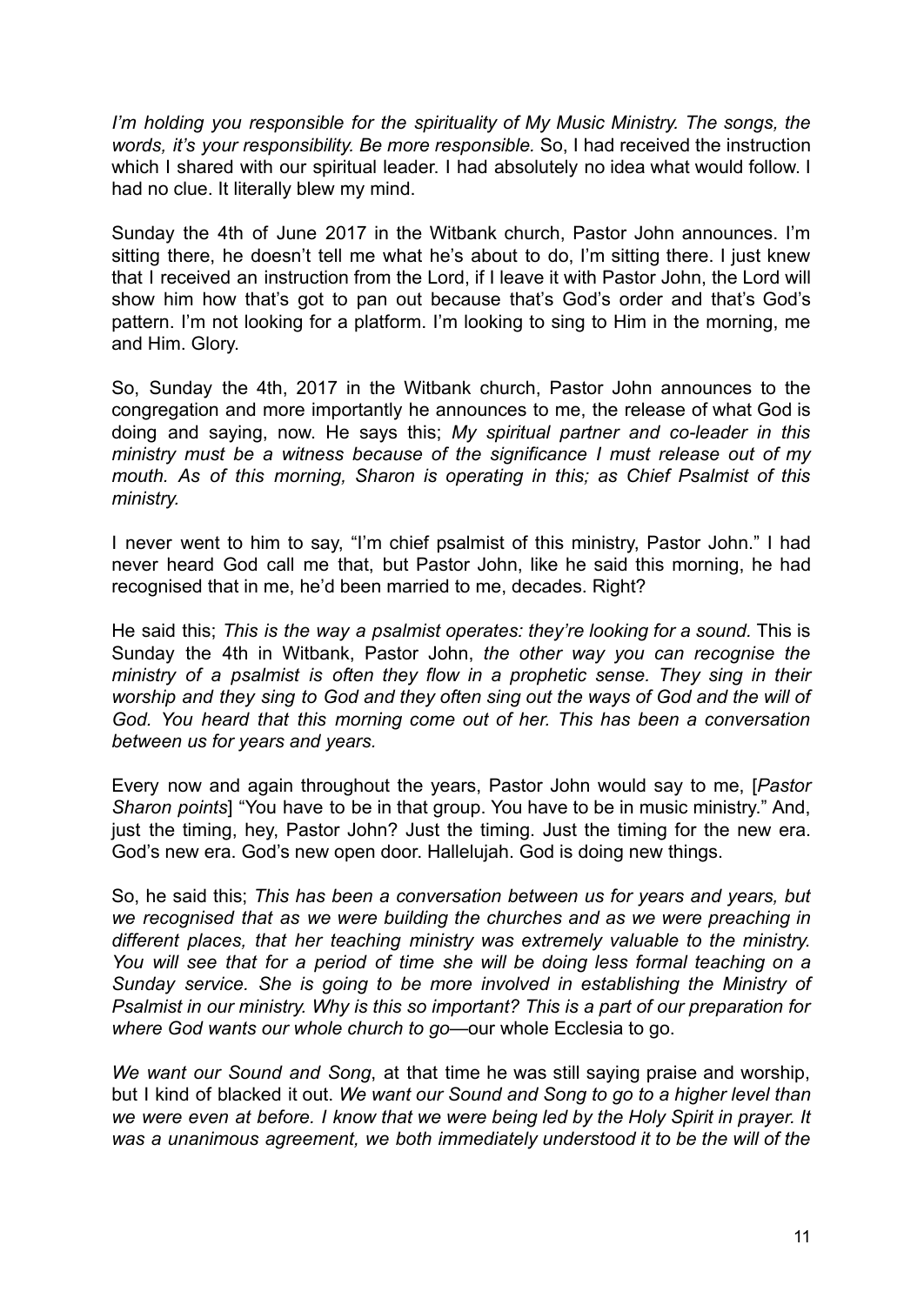*Lord that this is what Sharon must do now. So when He leads and speaks, we go. There are changes happening now and they are spiritual.*

Then in Johannesburg, Sunday the same afternoon, he said; *I really wanted you to see this morning's worship because Pastor Sharon was on the stage and she was singing with the worship team and I declare that to you today because there are things that are happening that are changing and we are actively changing things under the guidance and leadership of the Holy Spirit. We are going and flowing with God. We are going to make all the changes necessary that God demands of us to make.*

*Pastor Sharon, as of this morning, is operating in this; she is operating as the Chief Psalmist of this ministry. So, for a while you will see less of her in teaching, preaching mode, and I'm going to be doing the majority of the ministry. This is what the Holy Spirit is requiring from us. I will be doing all the ministry, unless I'm not here, if I'm travelling with Brother Jerry, and I'm following God on that, I will hand over the pulpit to Pastor Sharon. This is the order of what God has for us right now. As of this morning, she began to operate this morning in the Witbank church as the Chief Psalmist.*

He went on to say many other things. *When I walked into the service and I saw her standing up there singing, I had this great joy in my heart, because many of you know, you have been with us, this is not the first time I've spoken this over Sharon's life, for that matter, God, but the fullness of time has come and now we are obedient. What a liberty I experienced in the flow of the Spirit of God today. I was just in Heaven, that's all I can say.*

*Pastor Sharon,* you said, *has a great voice.* I kind of put the "*great"* in brackets and just put "reasonably good." But at that time, in that service, you said; *There are many who have a much, much better voice than she, even in our ministry, but there is an accuracy of the flow of the Spirit that she brings in worship that comes from her intimacy*—*of her time with God. This is much more valuable than anything else that anyone else can bring. She brings that into the whole worship group, into all the music ministry, and I'm expecting that all of what we're going to be experiencing as a church is going to go to greater levels, higher levels and flourish right now. Glory to God.*

Then I had somebody that I really, Pastor John and I really honour and respect the gifting in her life, she is a musical genius, but she's also called to be a psalmist. She said this, she said; *You sing from the Spirit, you interpret…* I'm not bringing attention to myself here, now. You have to have recognition of what's happening here. My gift and my calling. Because for you to have recognition of this, you're going to be able to come up higher and flow with God yourself when you understand what's happening here.

*You sing from the Spirit, you interpret the mood of the Holy Spirit so accurately.* Sho, I really endeavour to. But what a statement. No pressure. *You are not afraid to be free, vocally you don't take away from the musical sound, you hear what's vocally*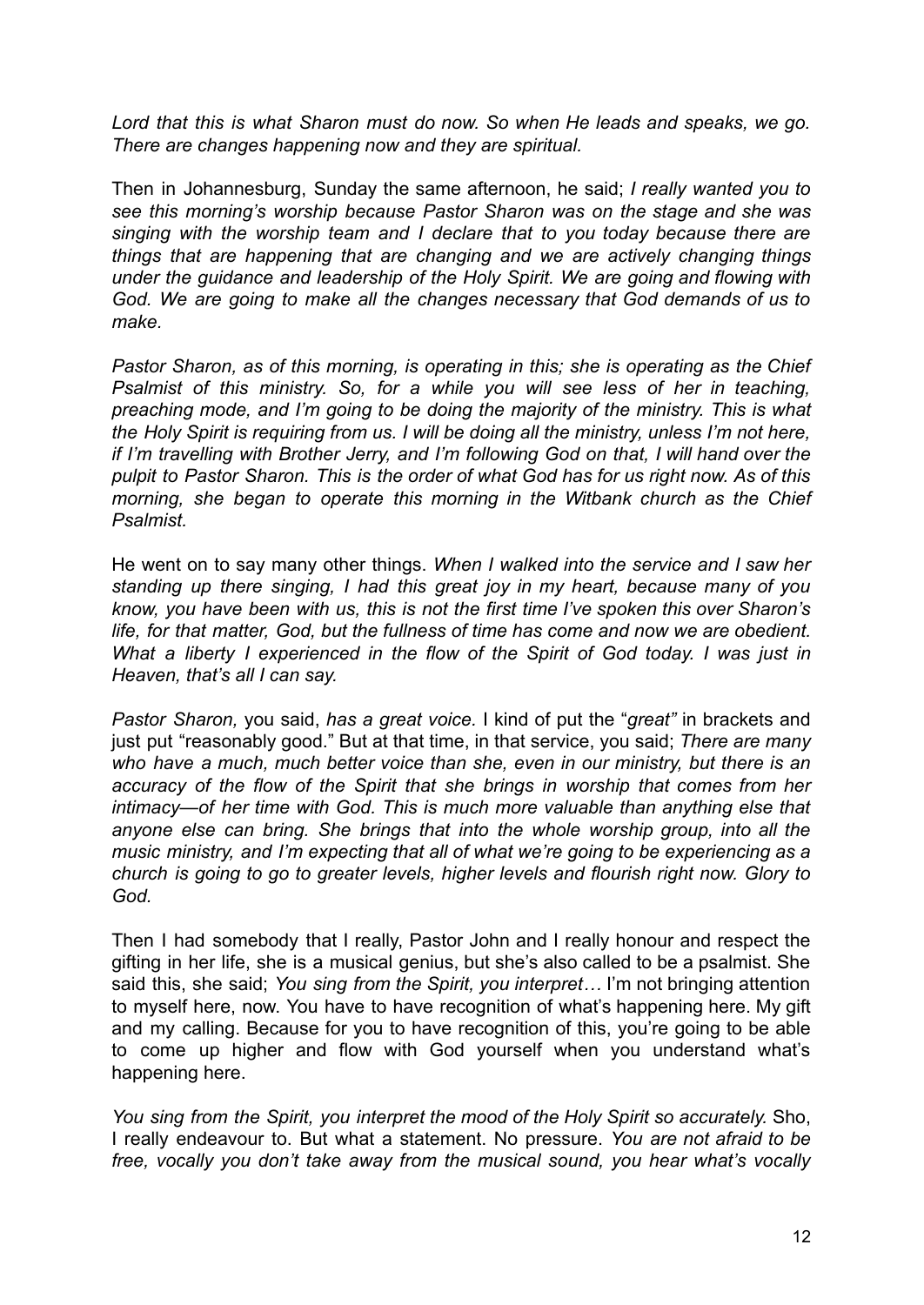*missing, you step in and you do it with boldness. Many have not cultivated the Word and their prayer life at all and they have a pretty little voice, but it does not carry God at all. Because you have paid the price and put the Word and prayer first place, you are able to interpret and bring from Heaven to the people the sound of Heaven.*

I tell you, that's all I want. That's all you want. All you want is Heaven on Earth. You don't care how you get it. You don't have to get it through somebody that's got a voice like Celine Dion. You can get it through somebody that's got a voice like a little child—as long as God does come. Hallelujah! Hallelujah! Praise the Lord! Glory, glory, glory. To be quite honest with you and quite frank with you, that is the boldness of my obedience because I want Him to show up so much. If I have to be obedient in this and it's dependent on God showing up, I will be obedient. Glory to God. I want Him so much when we're together. I want Him so much when I'm singing to Him in the morning. I want Him so much! Hallelujah. Glory. And I have Him so much. I want Him so much, I have Him so much.

Then it says here, then she finished with saying; *You sing from your spirit and it's a different sound. You have an excellent ear. There is a boost and an anointing that you contribute. I never had it before to this extent. I thought it was the Five-Fold anointing,* and then she finished with that.

But the Lord says this to me, that this Music Ministry that He has delegated spiritual leadership to me of, is a military division in His army. My call is to mobilise the army of God. He has called me like Deborah with Pastor John. He has called me like Deborah with Pastor John and the Lord said to Deborah, "Rise, rise, rise like a mother for Israel. Sing a song, Deborah! Sing a song, Deborah." So it went with the calling. It went with the calling.

The result of it was, it says that all the sloppy, fat, sloppy in The Message bible, warriors that were out of shape, got into shape, came into shape. It's part of that Jesus in me, gifting in me, to do this for you. Glory to God. Hallelujah. Hallelujah.

So, wake up, wake up, Deborah, wake up, wake up, sing a song! Deborah, lead on, lead on, sing a song, lead on. On your feet, Barak. See? It's spiritual. Glory to God. Hallelujah. And that you can all read about Deborah. You can see the pattern of God.

So, I've read that, now I'm here in my message. I want to remind you of our overall mandate from the Lord. What's the point of being a Christian? You will hear it until Pastor John and I go home, like in a couple of decades time, right. Many decades to come. He says this, it's our mandate; what's the point of being a Christian? To be spiritual. What did God say to me? I hold you accountable, be responsible for the spirituality of this Music Ministry. What's the point of being spiritual? The next phrase is; to bring Heaven to Earth. Our Father which art in Heaven, hallowed be Thy name. Thy Kingdom come, Thy will be done in my heart and in my life and in this church on Earth as it is in Heaven. Hallelujah. Hallelujah. Hallelujah. Glory. So, to bring Heaven to Earth. So, His Music Ministry is to be spiritual.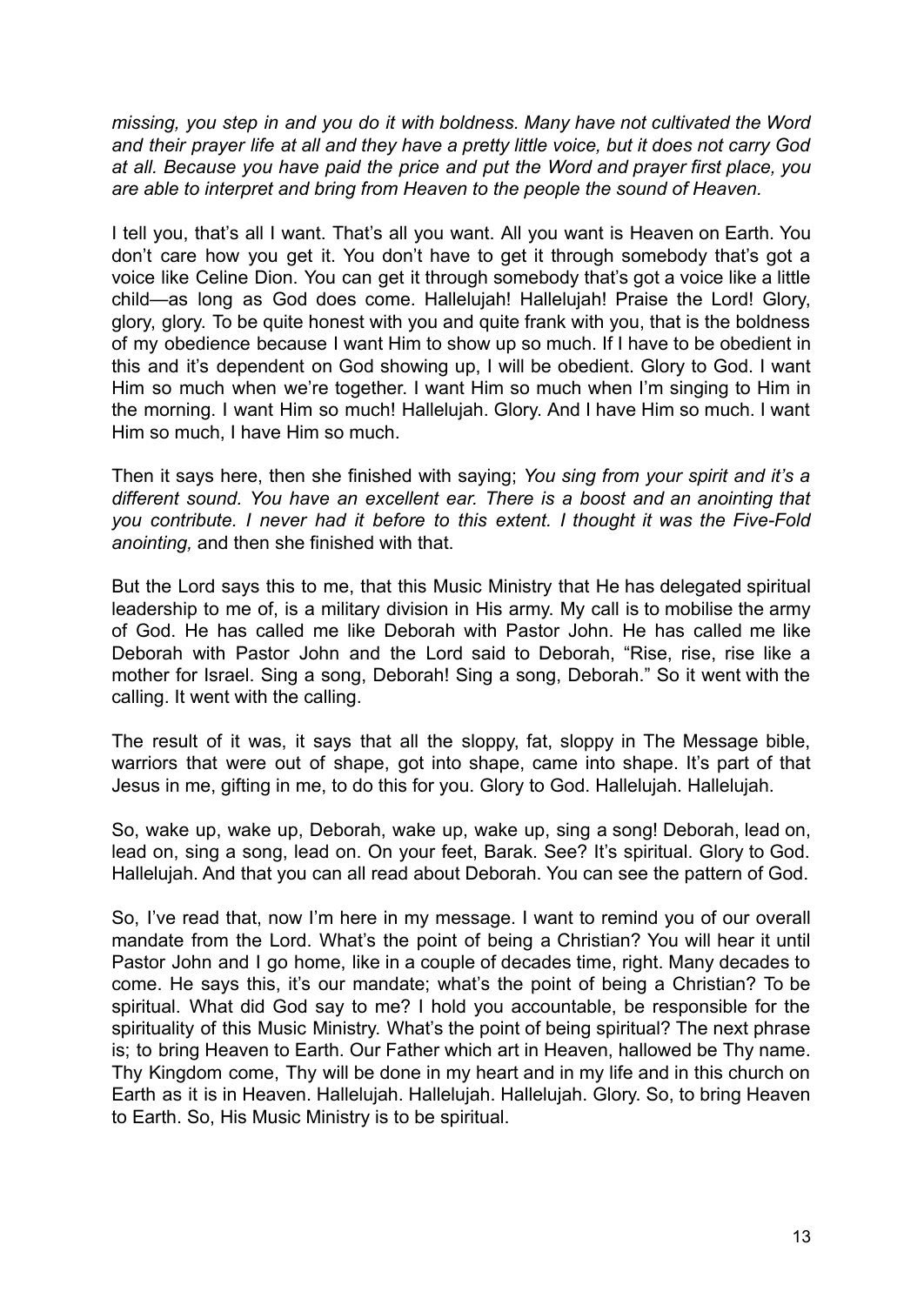Pastor John, I'm quoting a quote from him, in 2015—he was talking to the *Music Ministry* at the time and he said this; *With many of the songs in the church today, you have an interactive soul experience.* The soul is not the Spirit. That's why God is wanting His *Music Ministry* here in this Ecclesia to be spiritual because He's preparing a people for Himself to be spiritual. And that comes through the spiritual messages that come from the pulpit and it comes through the spiritual *Sound and Song* that comes to us. Hallelujah. Glory. If something is spiritual it means it comes from the Holy Spirit.

After he did that, that Sunday, revelation started to come to me thick and fast from Scripture regarding the order of God in His music ministry. He began to take ownership of the *Music Ministry* in a way not like before. He was masterful and He continues to be. Great change came quickly in 2017. He gives instruction to me, I give instruction to Garth and so we go—all under the leadership of Pastor John, who is the first messenger of this church, under Jesus.

We released Walk in the Light in 2019 which was given as a first fruit to Brother Jerry. A Holy Spirit inspired declaration came through Pastor John. After that album was released, this came out of Pastor John by the Holy Spirit, it's a spiritual declaration, here in the Witbank church;

#### *Songs of Light / Sounds Of heaven*

*Father, I speak according to your Holy Spirit right now I command this music, the songs and the sounds that are coming out of this Church I command those words to go into this city*

How can they? Because music is ethereal, it's not tangible. Once the music is sung out into the realm of the spirit, it goes on and on and on and on. It's like God, when He said, "Light be." Light is being, being, being, being, still being. That's why God has to have spiritual songs that can be and be and be and be in the realm of the spirit because He's occupying the spirit realm now with music. Babylon, that's next week's message if God wills, Babylon is no longer occupying this realm of the spirit, the spirit realm of music. You may still hear people play songs in the natural world, but in the spirit realm, He's found an Ecclesia that will give Him obedience where He can bring spiritual sounds out into the realm and He will occupy the spirit realm dimensions that has not been occupied. It's not been occupied. Now He will occupy. Now He will occupy. Hallelujah.

*...to go into the city The words and the sounds to go into the nation The words and the sounds and the songs to go into the nations of the world The sounds and the songs and the words of this music to begin to draw people right here in Witbank Draw them to Jesus Draw them into the intimacy of the Holy One*

Didn't the *Sound and Song,* this morning draw you into the intimacy of the Holy One, Mark? It did, didn't it? Charlee, didn't it draw you into the intimacy of the Holy One,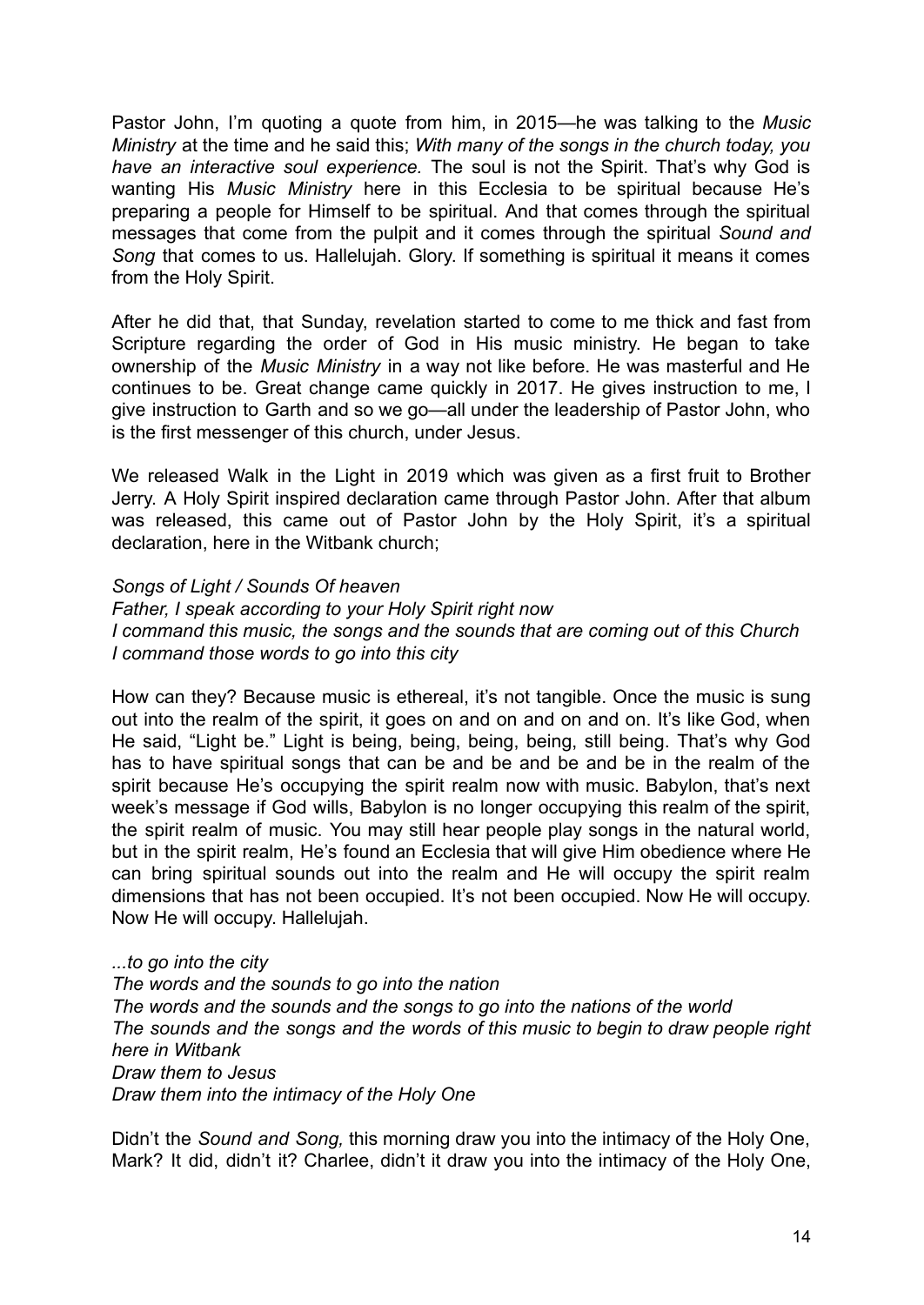the sound and the song when the sound and song started? Glory to God. Drawing you into the intimacy of the Holy One because He's wanting to draw you. And who was the other gentleman? [*Congregation answers: Leon*] Leon. Yes, Leon. Didn't the sound and song draw you? That's how you must let it continue to draw you every Sunday you come. Because that's part of how He draws you. He draws you with the message that comes from here like I'm speaking now, He draws you. But He draws you too with the sounds and the songs, hallelujah, He draws you to Jesus. Glory, glory.

And so, then it says;

*Words go forth, in the name of Jesus*

*I command these words to break down strongholds in this city and in this region I command these words to be the sound of Heaven in every city, Father*

*The sound of Heaven will be heard*

*The sound of Heaven will be heard by the people, the people of this city, the people of Johannesburg, the people of Lenasia, the people of this country, the people of the nations*

*The sound will be heard*

*It will draw people to Jesus*

*Those that have not yet met Jesus*

*Father, let this be a part of what will draw them*

*That they will come to the sound that they will hear in this atmosphere*

*There will be a sound that they will hear in their hearts*

*There will be a sound that they will hear in their ears*

*There will be a response to the music that will cause them to fall down and repent and give their lives to Jesus*

*They will return from their old ways and come into the new ways of Jesus*

*I pray, Father, that the sound and the songs of this music would begin to permeate in the people of Heritage of Faith and wherever, Father, that You're going to take it in this nation*

*It will begin to permeate in this nation, Father I declare, Lord, that healings will take place*

Ah, there were some healings that took place today, this morning. Some healings took place and sound and song played a vital part in that. Glory to God. He uses songs and sounds to heal when they come from Heaven when they come from Him.

*So, they will turn I declare emotional changes will happen People will give up their old ways and come into the new Depression will leave Oppression will leave I declare, Father, that people will see the light and freedom in the name of Jesus That these songs will be songs of light Penetrate the darkness of the human mind Penetrate the darkness of the soul Penetrate the darkness of depression and oppression Penetrate the darkness of all kinds of manners of sickness and disease*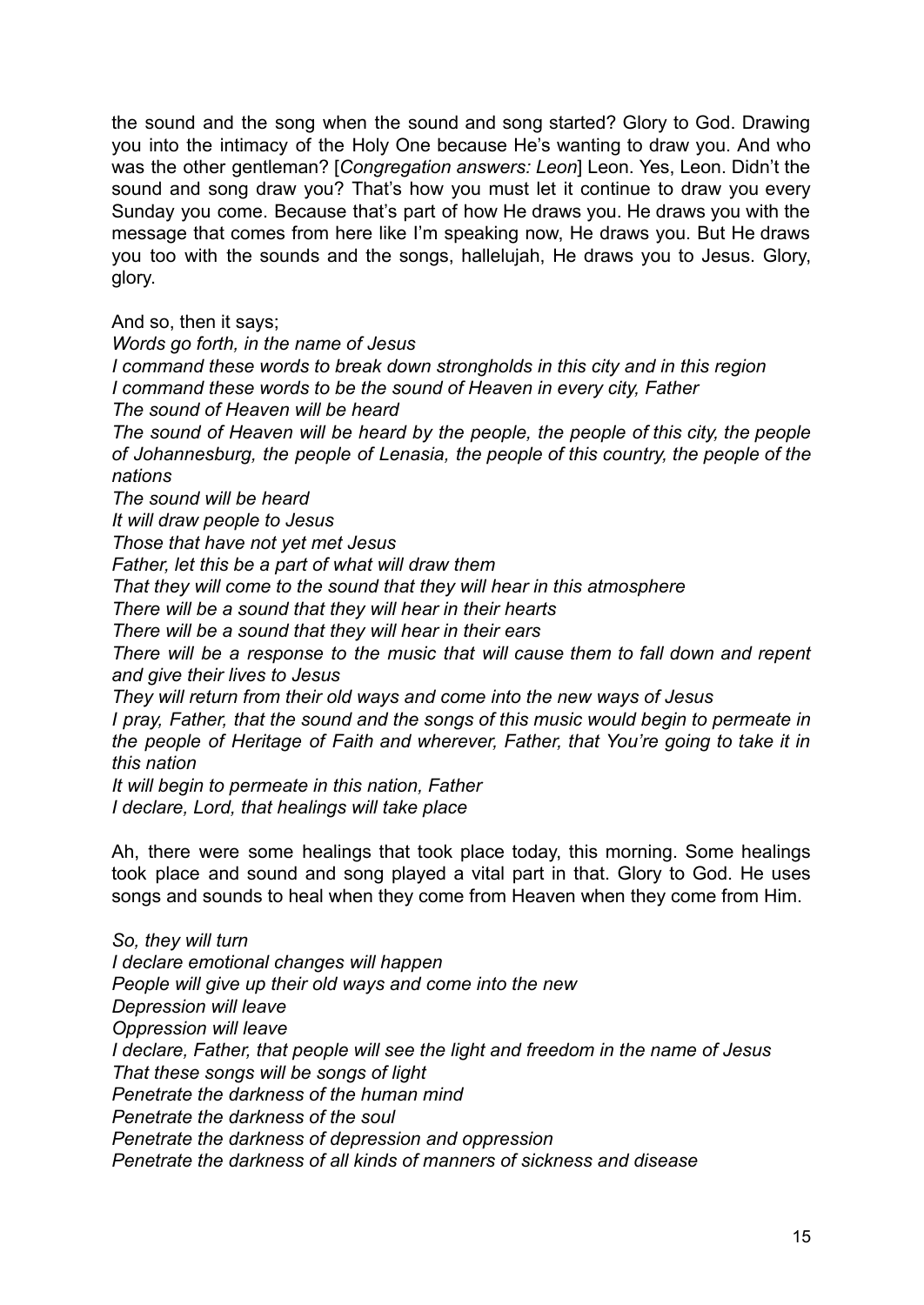*Penetrate the darkness of poverty Penetrate the darkness of religious spirits, of all kinds of all ways that men have turned against God It will go forth and accomplish what You have sent the sound out for, Father*

*I declare it this morning under the inspiration of the Holy Spirit and the prophetic mantle of the Word of God. And this will be so, in Jesus name.* Glory to God. Hallelujah.

So, now *Songs of Psalms* comes. *Songs of Psalms* come now. Why Songs of Psalms? Is that what it's called? Have I got it right? *Songs of Psalms* because the Lord spoke on the 25th of September 2019. It's simply obedience to God. He said this on the 20th of September 2019. This was a Word from the Lord, *sing the Psalms Sharon, heaven will come and legacy will be transferred. You must work with Garth. This legacy transfer is eternal and from heaven and of heaven. John's obedience to Me has opened up the spirit realm for this. Past, present and future merge now, at this time, in us. Time as we know it stands still for us.*

He gave me Joshua 10. **<sup>13</sup> The sun stood still and the moon stayed. <sup>14</sup> And there was no day like that before it or after it, that the Lord hearkened unto the voice of a man; for the Lord fought for Israel. (Joshua 10:12-14 KJV)**

Then He continued to say, *this is the time of the restoration of all things. The very reason Heaven is retaining Jesus. This is the time of God when God is consummating all things in heaven and in earth, in Jesus, in Jesus, in Jesus, in Jesus, in Jesus. As far as Music Ministry goes, the years of our fathers.* So He was showing me the past, all kinds of Sounds and Songs that ever were. Past, present*,* everything merged in that time of eternity when He speaks to you. *As far as Music Ministry goes, the years of our fathers now come to us. I will transfer Music Ministry legacy to you as far back as the time of David. Acts 15:14-18, I said I'm restoring the Tabernacle of David at this time. This is only spiritually discerned. The recognition of the time that you're living in, if you want it.*

So that is why *Songs of Psalms* comes now because it's in obedience to the invitation of the Holy Spirit, in combination and conjunction with the inspired declaration that came out of Pastor John of what these songs would do. Glory to God, and God has been with us. He's been with us. We gave, *Walk in the Light,* all of the proceeds of it to Brother Jerry as the first fruit so that the rest could be blessed. And this is so blessed, please get ready for being blessed spiritually, being blessed spiritually. Hallelujah. Glory to God.

Yeah, I'm not. I'm going to pick up, next week. I've got nowhere near where I was going to finish today. Because God really wanted, He wanted Leon, and Mark and Charlee this morning. Glory to God. I've made a good start today. I've made a good start today. Next week, the Lord willing, the next point is in *His Music Ministry*. His order for *Music Ministry* is of utmost importance to Him and we're going to look at Scripture for His order for *Music Ministry*. Hallelujah. Hallelujah. Has this helped you today? Has this taken you higher? In your heart?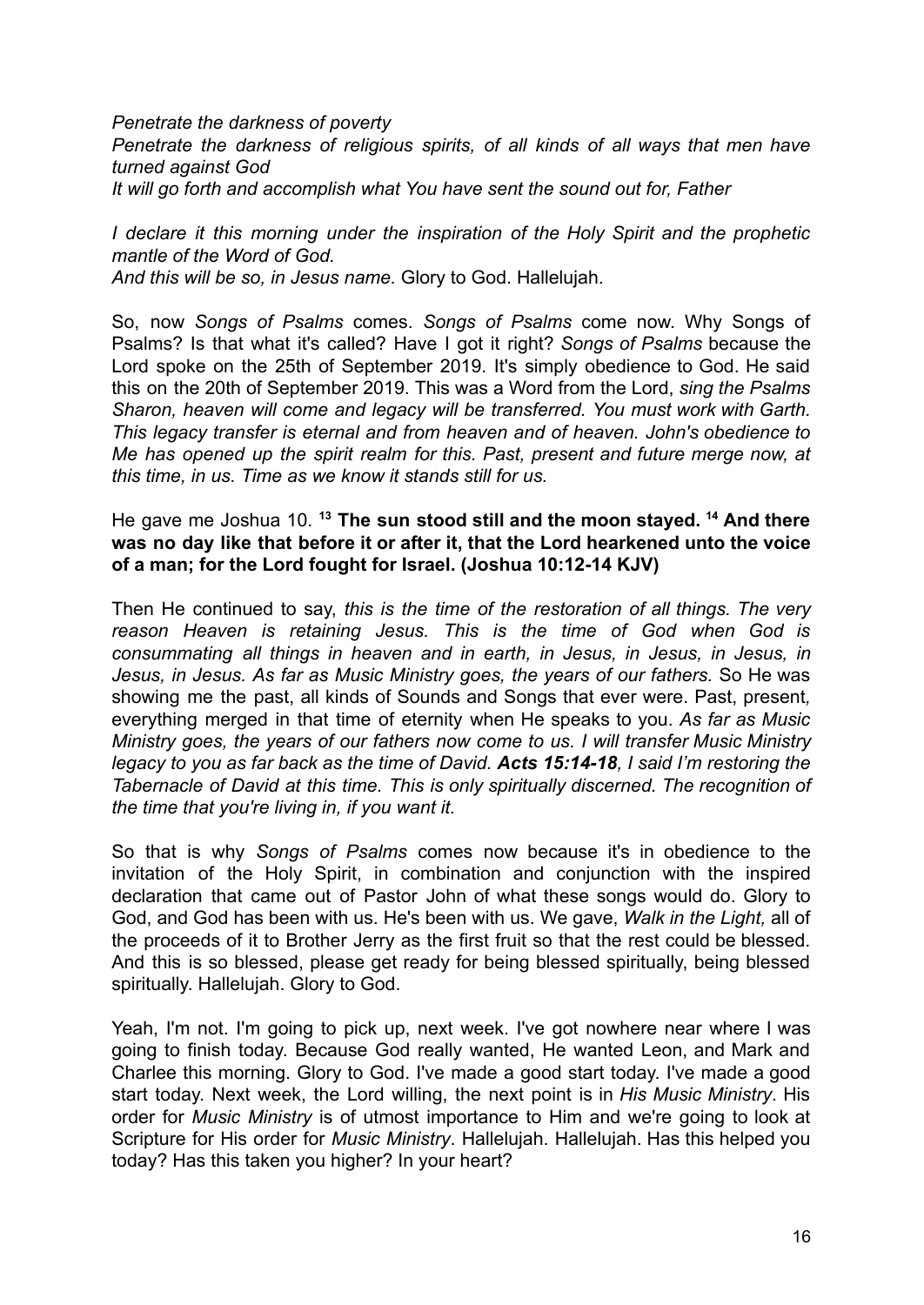Not only did we have a teaching, but we had it by precept and example this morning among us. Hallelujah. We had a demonstration of it among us. The Holy Spirit afforded us that. When we thank Him for that. Hallelujah, Hallelujah, Hallelujah. Praise the Lord. Glory to God. Glory to God. Hallelujah. Hallelujah. Hallelujah. Glory. Can we have some *Sound and Song*? Can we have some Pastor John? Is there something you want to say, can we? Can we have some sound and song and then? Yes, come, come. Let's sing that song again. Kate, isn't it beautiful? *I enter boldly, no fear, no shame.*

Pastor John: Praise the Lord. Just want to say that on the 24th of October, you would have received some communications, you'll be receiving a lot more communication. Our service is not nine o'clock, as usual. It's 9:30 on that morning, and we have a really wonderful agenda, if you like, for the service. We are going to share, Pastor Sharon and I, we're going to share with you some things that have happened to us over 40 years of marriage and we are going to not only share natural things, we are going to share spiritual things. Because it is our desire, that the quality of marriage we have, the spirit life that we have in our marriage, the physical, emotional, and spiritual intimacy that we enjoy in our marriage is for everyone because it came from God. It was given from God to us to live out on the earth and there is not a marriage that doesn't have, that doesn't need this. If you want it, you can have it.

So, that's what we want to share with you, and then we're going to also, we're gonna launch the album, we're gonna release Sound and Song after we've done some celebrating and other things. We're going to release the album. It's going to be just a wonderful, wonderful day. We're gonna go from about 9:30 to about 11:30, maybe 12 o'clock at the most, but we're aiming for a two hour thing and then we'll invite you to come and celebrate with us and feast with us in celebration with real food. Real food. Amen.

Pastor Sharon: Thank you, Pastor John. You know, one of the words that you used for the 24th that has stuck with me is *Anointing Release*. On the 24th there will be an anointing release, a release of anointing, for relationships, friendships, Body of Christ relationships, Body of Christ, blood-bought family, relationships, as well as marriage, as well. Then there will be an anointing release of *Sound, Songs and Sounds*. Praise the Lord. Hallelujah Glory, glory, let's stand. Let's stand.

Let me just pray over you before you go. I thank you, Father, that You're already working mightily and powerfully in the hearts of every single one of the Heritage of Faith people, Father because Pastor John and I pray for them that it would be so and so we expect. We expect that Lord thank You, that You are working mightily, that the entrance of Your Word is bringing great light to them and they're responding beautifully to the person of the Holy Spirit, who is working in them. The Word and the blood of Jesus surrounds everyone, protects everyone Father, their minds, and their hearts Father, and as they're still developing Father that they will receive no condemnation from the enemy, they will receive no condemnation from the enemy for anything for the way they may have missed it, Father, I thank you Holy Spirit that they're strengthened with mighty power in the inner man to overcome those things